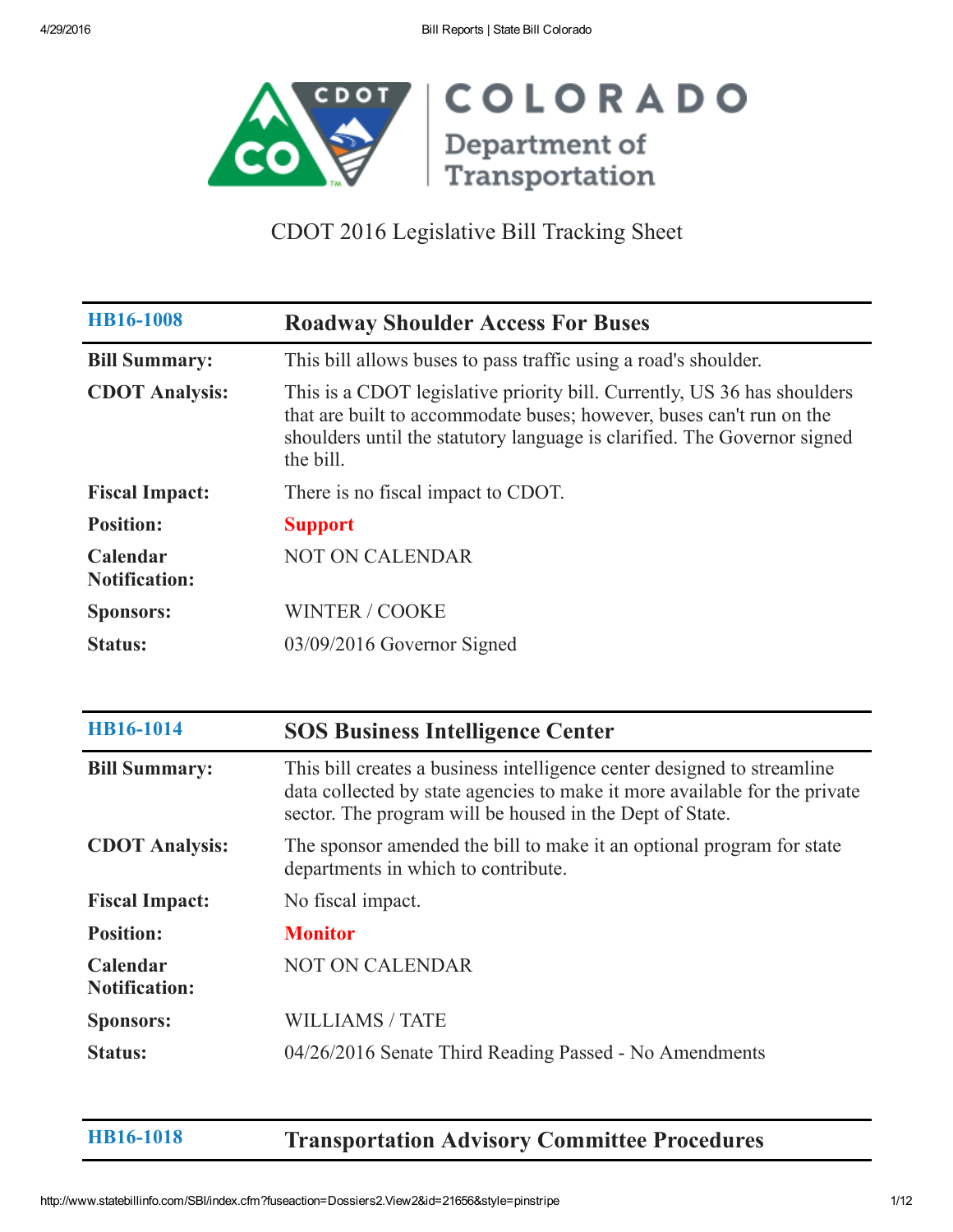| 4/29/2016 |                                  | Bill Reports   State Bill Colorado                                                                                                                                                              |
|-----------|----------------------------------|-------------------------------------------------------------------------------------------------------------------------------------------------------------------------------------------------|
|           | <b>Bill Summary:</b>             | This bill clarifies that STAC provides advice to the Department and the<br>Transportation Commission.                                                                                           |
|           | <b>CDOT</b> Analysis:            | Statute states that STAC provides advice to the Department, but does not<br>mention the Transportation Commission. The bill passed the House with<br>no amendments and is headed to the Senate. |
|           | <b>Fiscal Impact:</b>            | No fiscal impact.                                                                                                                                                                               |
|           | <b>Position:</b>                 | <b>Monitor</b>                                                                                                                                                                                  |
|           | Calendar<br><b>Notification:</b> | <b>NOT ON CALENDAR</b>                                                                                                                                                                          |
|           | <b>Sponsors:</b>                 | <b>CARVER / TODD</b>                                                                                                                                                                            |
|           | <b>Status:</b>                   | $03/02/2016$ Governor Signed                                                                                                                                                                    |

| HB16-1031                        | <b>Modify Transportation Commission Membership</b>                                                                                                                                                                                                                                                                                                       |
|----------------------------------|----------------------------------------------------------------------------------------------------------------------------------------------------------------------------------------------------------------------------------------------------------------------------------------------------------------------------------------------------------|
| <b>Bill Summary:</b>             | The bill requires the TLRC to review whether the TC district boundaries<br>should be changed and have a report prepared, possibly with<br>recommended changes, by August 2016.                                                                                                                                                                           |
| <b>CDOT</b> Analysis:            | Legislative council staff, with the help of CDOT, will research and<br>prepare information on the TC's districts, which have not been changed<br>since 1991. A variety of factors will be included in the research. The<br>sponsor amended the bill to remove the public meetings around the state<br>so that there would be no fiscal note on the bill. |
| <b>Fiscal Impact:</b>            | Fiscal impact includes staff time developing research and attending<br>meetings around the state.                                                                                                                                                                                                                                                        |
| <b>Position:</b>                 | <b>Actively Support</b>                                                                                                                                                                                                                                                                                                                                  |
| Calendar<br><b>Notification:</b> | Friday, April 29 2016<br>JOINT LEGISLATIVE COUNCIL COMMITTEE<br>8:30 AM Room 271<br>$(1)$ in senate calendar.<br>Friday, April 29 2016<br>Joint Legislative Council Committee<br>8:30 a.m. Room 271<br>$(1)$ in house calendar.                                                                                                                          |
| <b>Sponsors:</b>                 | <b>CARVER</b>                                                                                                                                                                                                                                                                                                                                            |
| <b>Status:</b>                   | 04/15/2016 House Committee on Appropriations Refer Unamended to<br>Legislative Council                                                                                                                                                                                                                                                                   |

| <b>HB16-1060</b>      | <b>Colorado State Patrol Roadside Memorials</b>                                                                       |
|-----------------------|-----------------------------------------------------------------------------------------------------------------------|
| <b>Bill Summary:</b>  | Requires the Department to erect and maintain permanent memorial<br>signs for State Troopers who died on state roads. |
| <b>CDOT Analysis:</b> | This creates a few new requirements for CDOT to follow for these                                                      |

http://www.statebillinfo.com/SBI/index.cfm?fuseaction=Dossiers2.View2&id=21656&style=pinstripe 2/12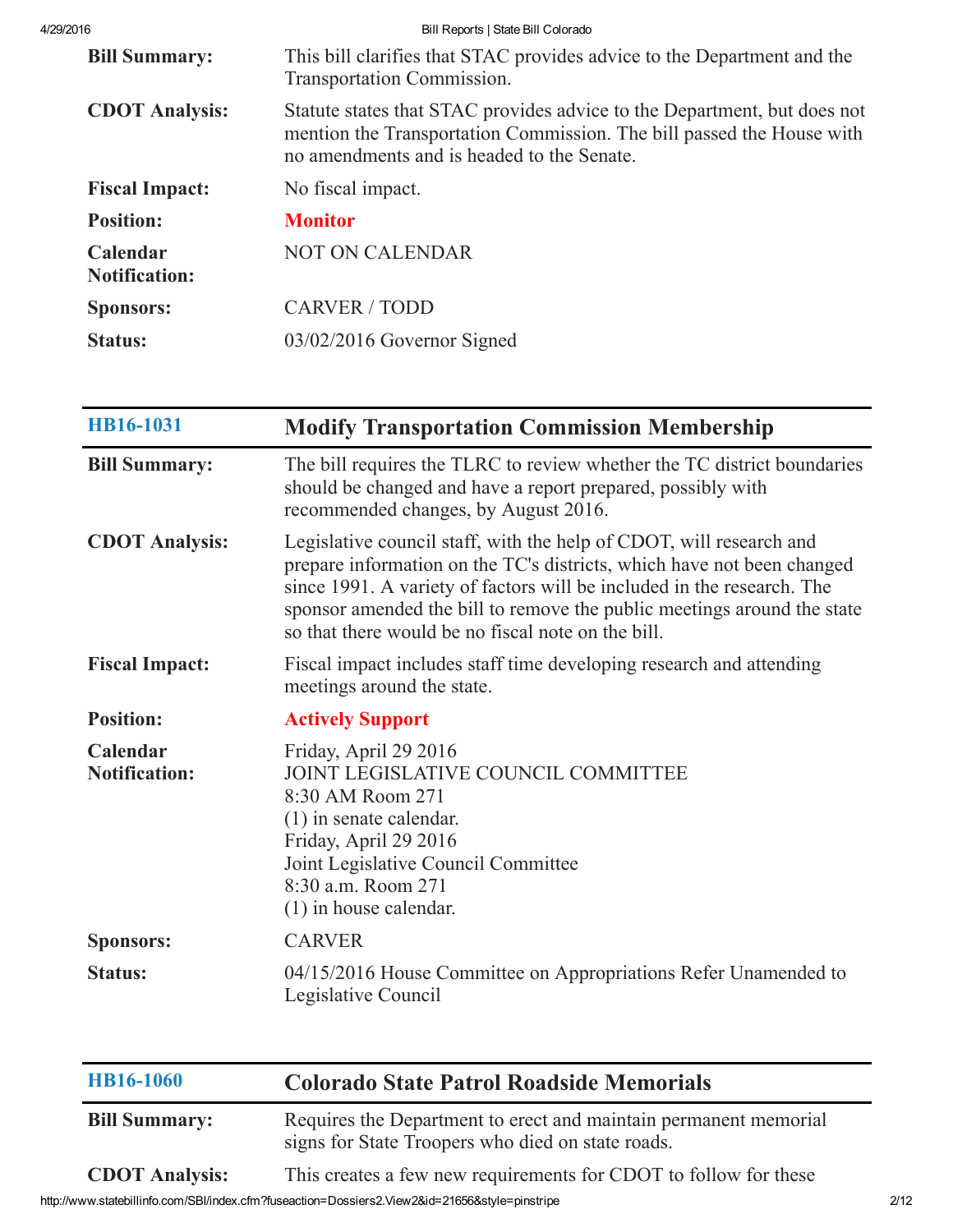| 4/29/2016                        | Bill Reports   State Bill Colorado                                                                                                                                                                                                                                                                                                                |  |
|----------------------------------|---------------------------------------------------------------------------------------------------------------------------------------------------------------------------------------------------------------------------------------------------------------------------------------------------------------------------------------------------|--|
|                                  | memorial signs. The signs would be permanent and allowed along<br>federal highways, which historically have not been allowed. There<br>would be approximately 30 signs statewide, with 7 posted along I-25<br>and I-70. The signs would otherwise conform to MUTCD requirements,<br>but would be slightly larger than traditional memorial signs. |  |
|                                  | The bill passed House Transportation unanimously and was sent to<br>Appropriations.                                                                                                                                                                                                                                                               |  |
| <b>Fiscal Impact:</b>            | The bill states gifts, grants and donations will pay for the signs. The CO<br>State Patrol Foundation says the money is available for the installation<br>of the signs.                                                                                                                                                                           |  |
| <b>Position:</b>                 | <b>Monitor</b>                                                                                                                                                                                                                                                                                                                                    |  |
| Calendar<br><b>Notification:</b> | <b>NOT ON CALENDAR</b>                                                                                                                                                                                                                                                                                                                            |  |
| <b>Sponsors:</b>                 | <b>TYLER / BAUMGARDNER</b>                                                                                                                                                                                                                                                                                                                        |  |
| <b>Status:</b>                   | $04/21/2016$ Governor Signed                                                                                                                                                                                                                                                                                                                      |  |

| HB16-1061                        | <b>Military Installation Transp Needs Planning</b>                                                                                                                                                                                                                                                                                                                                                                              |
|----------------------------------|---------------------------------------------------------------------------------------------------------------------------------------------------------------------------------------------------------------------------------------------------------------------------------------------------------------------------------------------------------------------------------------------------------------------------------|
| <b>Bill Summary:</b>             | This bill requires coordination with and full consideration of military<br>installations when forming the statewide transportation plan.                                                                                                                                                                                                                                                                                        |
| <b>CDOT</b> Analysis:            | The bill's intent is to protect military bases from being listed on BRAC<br>reports. However, the requirement to consider military installations and<br>coordinate with them could involve MPOs and TPOs adding members<br>and developing new IGAs with the military. That would be a strict<br>interpretation of the bill. The broader policy is whether it is appropriate<br>to dictate planning requirements on the process. |
| <b>Fiscal Impact:</b>            | No fiscal impacts on CDOT.                                                                                                                                                                                                                                                                                                                                                                                                      |
| <b>Position:</b>                 | <b>Monitor</b>                                                                                                                                                                                                                                                                                                                                                                                                                  |
| Calendar<br><b>Notification:</b> | <b>NOT ON CALENDAR</b>                                                                                                                                                                                                                                                                                                                                                                                                          |
| <b>Sponsors:</b>                 | <b>CARVER</b>                                                                                                                                                                                                                                                                                                                                                                                                                   |
| <b>Status:</b>                   | $03/31/2016$ Governor Signed                                                                                                                                                                                                                                                                                                                                                                                                    |

| HB16-1106             | <b>County Authority To Designate Pioneer Trail</b>                                                                                                                                                                                                                                              |
|-----------------------|-------------------------------------------------------------------------------------------------------------------------------------------------------------------------------------------------------------------------------------------------------------------------------------------------|
| <b>Bill Summary:</b>  | The bill allows counties to designate a county road as a Pioneer Trail if<br>that road follows a historical trail.                                                                                                                                                                              |
| <b>CDOT Analysis:</b> | CDOT has existing processes for road designations, and for historical<br>and scenic byway roads. This bill does not interfere with CDOT's<br>existing designations or programs. Counties will notify the state of the<br>designation, but they will not be able to put Pioneer Road signs along |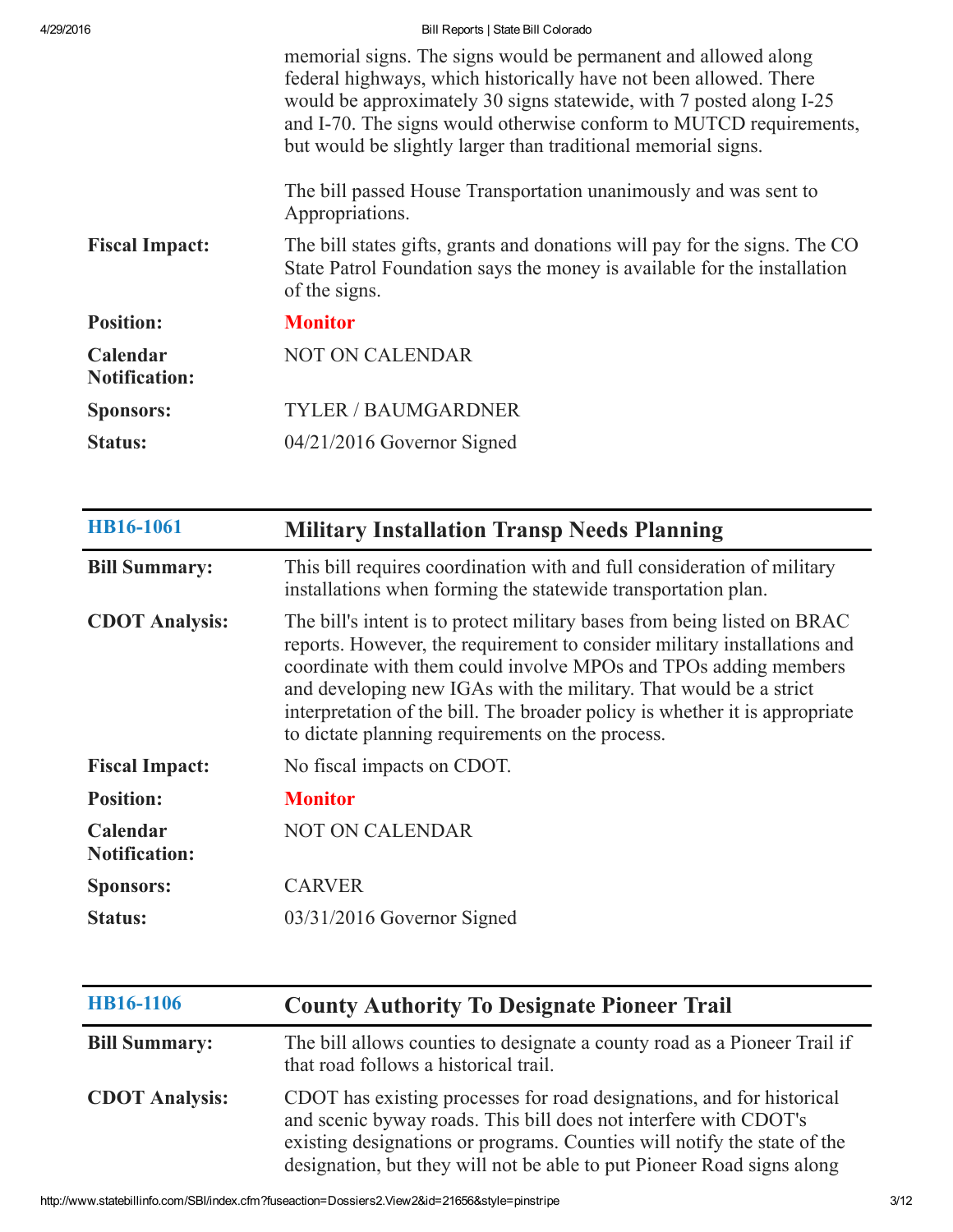|                                  | state highways.            |
|----------------------------------|----------------------------|
| <b>Fiscal Impact:</b>            | No fiscal impact           |
| <b>Position:</b>                 | <b>Monitor</b>             |
| Calendar<br><b>Notification:</b> | <b>NOT ON CALENDAR</b>     |
| <b>Sponsors:</b>                 | <b>WILSON</b>              |
| <b>Status:</b>                   | 04/15/2016 Governor Signed |
|                                  |                            |

| HB16-1169                        | <b>Ute Representatives For Transp Advisory Committee</b>                                                                        |
|----------------------------------|---------------------------------------------------------------------------------------------------------------------------------|
| <b>Bill Summary:</b>             | Bill adds the Ute tribe as a member of the STAC.                                                                                |
| <b>CDOT Analysis:</b>            | The Ute tribes - Southern and Mountain - are already contributing to<br>STAC, so it makes sense to add their name into statute. |
| <b>Fiscal Impact:</b>            | No fiscal impact.                                                                                                               |
| <b>Position:</b>                 | <b>Monitor</b>                                                                                                                  |
| Calendar<br><b>Notification:</b> | <b>NOT ON CALENDAR</b>                                                                                                          |
| <b>Sponsors:</b>                 | <b>CORAM</b>                                                                                                                    |
| <b>Status:</b>                   | $04/14/2016$ Governor Signed                                                                                                    |

| HB16-1172                        | <b>CDOT Efficiency And Accountability Committee</b>                                                                                                                                                                                                                                                                                      |
|----------------------------------|------------------------------------------------------------------------------------------------------------------------------------------------------------------------------------------------------------------------------------------------------------------------------------------------------------------------------------------|
| <b>Bill Summary:</b>             | Creates a new version of the Efficiency and Accountability Committee.<br>Adds legislators, counties, municipalities, good governance<br>organizations, or other individuals or groups. Expands the scope of the<br>committee to include compliance with federal and state laws, and<br>compliance with the FASTER audit recommendations. |
| <b>CDOT</b> Analysis:            | From the FASTER audit recommendation, this bill reflects the<br>Legislative Audit Committee's attempt at reorganizing CDOT's<br>Efficiency/Accountability committee. The original committee stopped<br>meeting in 2013.                                                                                                                  |
| <b>Fiscal Impact:</b>            | No fiscal impact to CDOT.                                                                                                                                                                                                                                                                                                                |
| <b>Position:</b>                 | <b>Monitor</b>                                                                                                                                                                                                                                                                                                                           |
| Calendar<br><b>Notification:</b> | Friday, April 29 2016<br>Joint Legislative Council Committee<br>8:30 a.m. Room 271<br>(5) in house calendar.<br>Friday, April 29 2016<br>JOINT LEGISLATIVE COUNCIL COMMITTEE<br>8:30 AM Room 271<br>$(6)$ in senate calendar.                                                                                                            |

 $\overline{\phantom{0}}$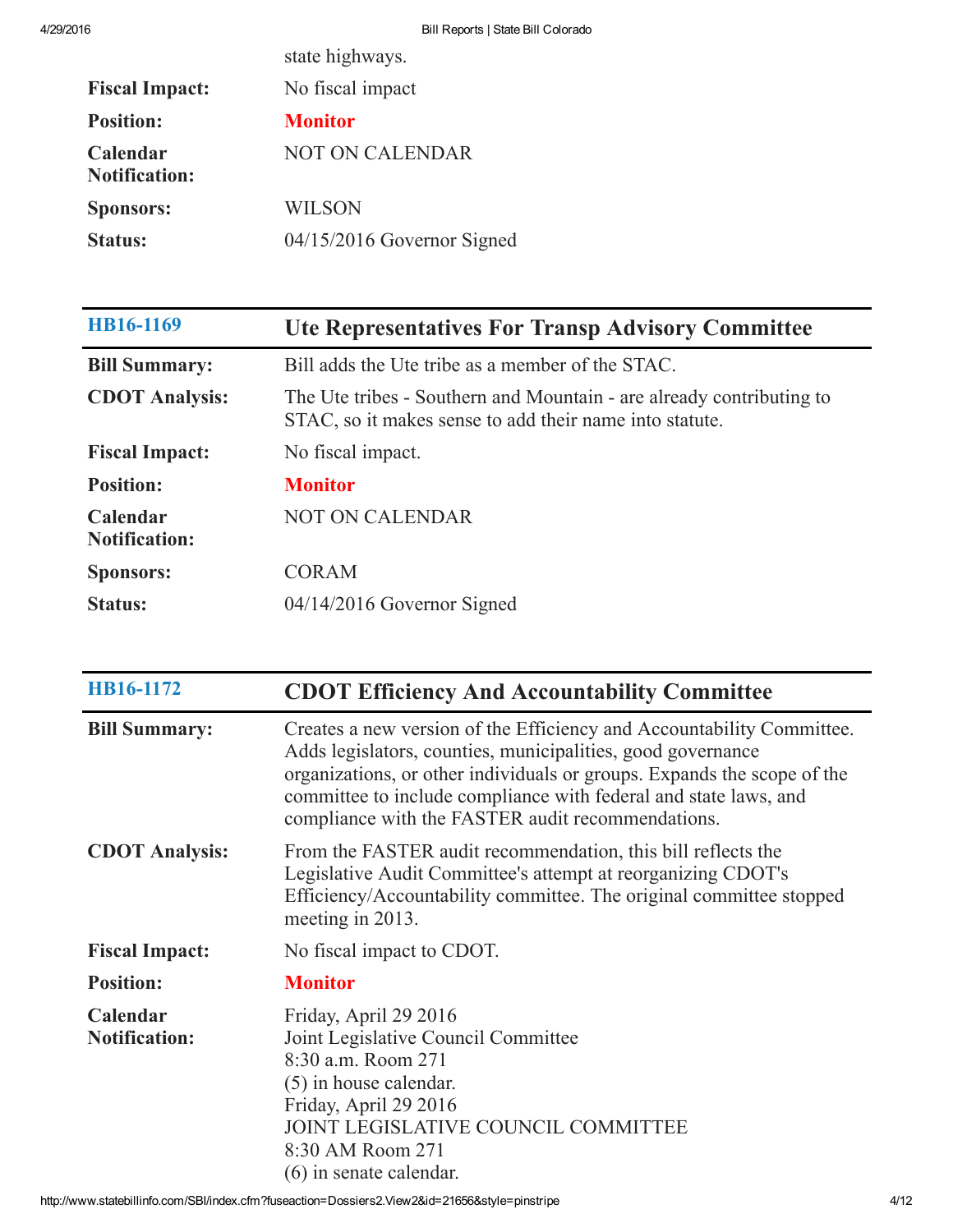| <b>Sponsors:</b> | <b>SAINE / HOLBERT</b>                                                                  |
|------------------|-----------------------------------------------------------------------------------------|
| <b>Status:</b>   | 04/26/2016 Senate Committee on Transportation Refer Unamended to<br>Legislative Council |

| HB16-1186                        | <b>MAP-21 Rail Fixed Guideway Safety Fund Grant Match</b>                                                                                                                                                                                                                                                                                                                                                                        |
|----------------------------------|----------------------------------------------------------------------------------------------------------------------------------------------------------------------------------------------------------------------------------------------------------------------------------------------------------------------------------------------------------------------------------------------------------------------------------|
| <b>Bill Summary:</b>             | This bill gives the Public Utility Commission \$150K to use for matching<br>federal dollars for state safety oversight authority (SSOA).                                                                                                                                                                                                                                                                                         |
| <b>CDOT Analysis:</b>            | The FTA has weakly threatened that if the SSOA is not established soon,<br>they will withhold all FTA money statewide until it is established. The<br>PUC is responsible for safety at all public highway-rail crossings, as<br>well as all fixed-rail guideway systems (light rail). If this bill doesn't<br>pass and the FTA makes good on their threat, the PUC will come to<br>CDOT looking for money to help fund the SSOA. |
| <b>Fiscal Impact:</b>            | If it does not pass, PUC will come asking for the matching money to<br>come out of CDOT's budget, estimated at \$300K to \$500K per year.                                                                                                                                                                                                                                                                                        |
| <b>Position:</b>                 | <b>Monitor</b>                                                                                                                                                                                                                                                                                                                                                                                                                   |
| Calendar<br><b>Notification:</b> | Friday, April 29 2016<br><b>SENATE APPROPRIATIONS COMMITTEE</b><br>8:00 AM LSB-B<br>$(2)$ in senate calendar.                                                                                                                                                                                                                                                                                                                    |
| <b>Sponsors:</b>                 | <b>TYLER / BAUMGARDNER</b>                                                                                                                                                                                                                                                                                                                                                                                                       |
| <b>Status:</b>                   | 04/26/2016 Senate Committee on Transportation Refer Unamended to<br>Appropriations                                                                                                                                                                                                                                                                                                                                               |

| HB16-1281                        | <b>Twice Monthly Payroll System For State Employees</b>                                                                                                                                                                                                                                                                                             |
|----------------------------------|-----------------------------------------------------------------------------------------------------------------------------------------------------------------------------------------------------------------------------------------------------------------------------------------------------------------------------------------------------|
| <b>Bill Summary:</b>             | Beginning July 2017, the state will begin paying employees twice a<br>month. This bill would allow for a delay in implementing that process if<br>there are still changes needed in the new human resource information<br>system. If there is a delay, the state will notify employees and allow for<br>a payday loan that can be repaid over time. |
| <b>CDOT</b> Analysis:            | The bill provides an option if the state's new human resource IT system<br>is not working well enough for the bi-weekly paycheck rollout<br>beginning in July 2017.                                                                                                                                                                                 |
| <b>Fiscal Impact:</b>            | No fiscal impact                                                                                                                                                                                                                                                                                                                                    |
| <b>Position:</b>                 | <b>Monitor</b>                                                                                                                                                                                                                                                                                                                                      |
| Calendar<br><b>Notification:</b> | <b>NOT ON CALENDAR</b>                                                                                                                                                                                                                                                                                                                              |
| <b>Sponsors:</b>                 | YOUNG / TATE                                                                                                                                                                                                                                                                                                                                        |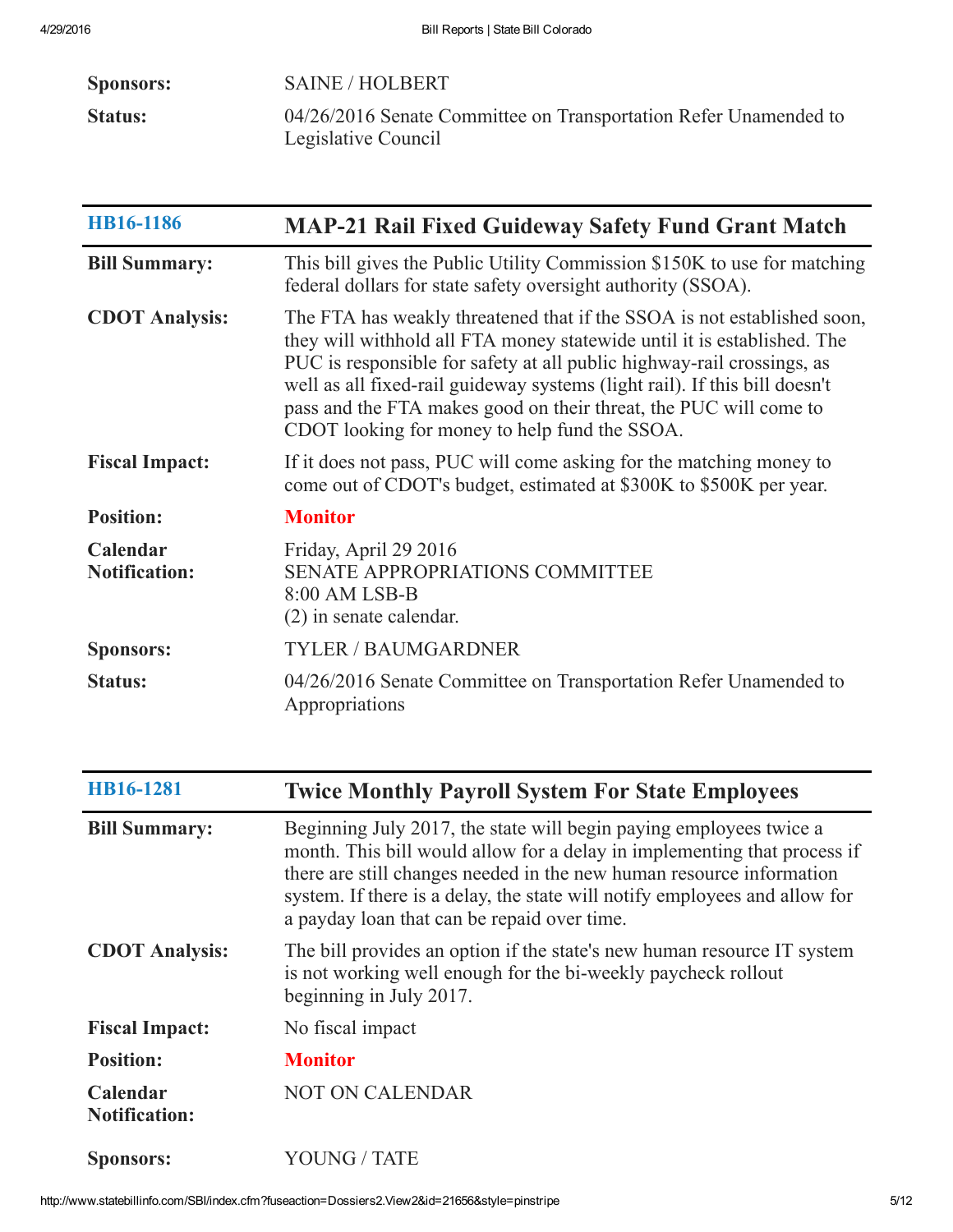4/29/2016 Bill Reports | State Bill Colorado

Status: 04/21/2016 Senate Committee on Finance Witness Testimony and/or Committee Discussion Only

| HB16-1298                        | <b>Vehicle Height, Length, And Weight</b>                                                                                                                                                                                   |
|----------------------------------|-----------------------------------------------------------------------------------------------------------------------------------------------------------------------------------------------------------------------------|
| <b>Bill Summary:</b>             | This bill updates state statutory language to reflect changes in the federal<br><b>FAST Act.</b>                                                                                                                            |
| <b>CDOT Analysis:</b>            | This is a CDOT priority bill. The Department worked with State Patrol<br>and the CO Motor Carriers Assoc to marry state and federal<br>requirements brought about with the passage of the FAST Act in January<br>this year. |
| <b>Fiscal Impact:</b>            | None                                                                                                                                                                                                                        |
| <b>Position:</b>                 | <b>Support</b>                                                                                                                                                                                                              |
| Calendar<br><b>Notification:</b> | <b>NOT ON CALENDAR</b>                                                                                                                                                                                                      |
| <b>Sponsors:</b>                 | <b>MELTON / COOKE</b>                                                                                                                                                                                                       |
| <b>Status:</b>                   | $04/27/2016$ Sent to the Governor                                                                                                                                                                                           |

| HB16-1303                        | <b>Regional Transp Auth Annexed Vacant Land Sales Tax</b>                                                                                                                                                                                                                                                                                                                                                                                                                                                  |
|----------------------------------|------------------------------------------------------------------------------------------------------------------------------------------------------------------------------------------------------------------------------------------------------------------------------------------------------------------------------------------------------------------------------------------------------------------------------------------------------------------------------------------------------------|
| <b>Bill Summary:</b>             | This bill prohibits a regional transportation authority from collecting<br>sales taxes on an annexed piece of vacant land if the entity/local<br>government annexing the property is not part of the RTA.                                                                                                                                                                                                                                                                                                  |
| <b>CDOT</b> Analysis:            | In the Pikes Peak RTA, the town of Fountain chose not to be a member<br>of the RTA when created. Now, Fountain is annexing a piece of land that<br>currently is in the RTA boundaries. The land is currently vacant, but<br>there are plans for big box stores in the future. The bill would prevent<br>that land from being taxed under an RTA because Fountain is annexing<br>it. CDOT is monitoring the bill for now to see if there are policy and<br>fiscal implications for future or existing RTAs. |
| <b>Fiscal Impact:</b>            | No fiscal impact to the Department.                                                                                                                                                                                                                                                                                                                                                                                                                                                                        |
| <b>Position:</b>                 | <b>Actively Monitor</b>                                                                                                                                                                                                                                                                                                                                                                                                                                                                                    |
| Calendar<br><b>Notification:</b> | Tuesday, May 3 2016<br>Judiciary<br>1:30 p.m. Room $0112$<br>$(2)$ in house calendar.                                                                                                                                                                                                                                                                                                                                                                                                                      |
| <b>Sponsors:</b>                 | <b>LANDGRAF</b>                                                                                                                                                                                                                                                                                                                                                                                                                                                                                            |
| <b>Status:</b>                   | 04/22/2016 House Second Reading Special Order - Referred to Judiciary<br>- No Amendments                                                                                                                                                                                                                                                                                                                                                                                                                   |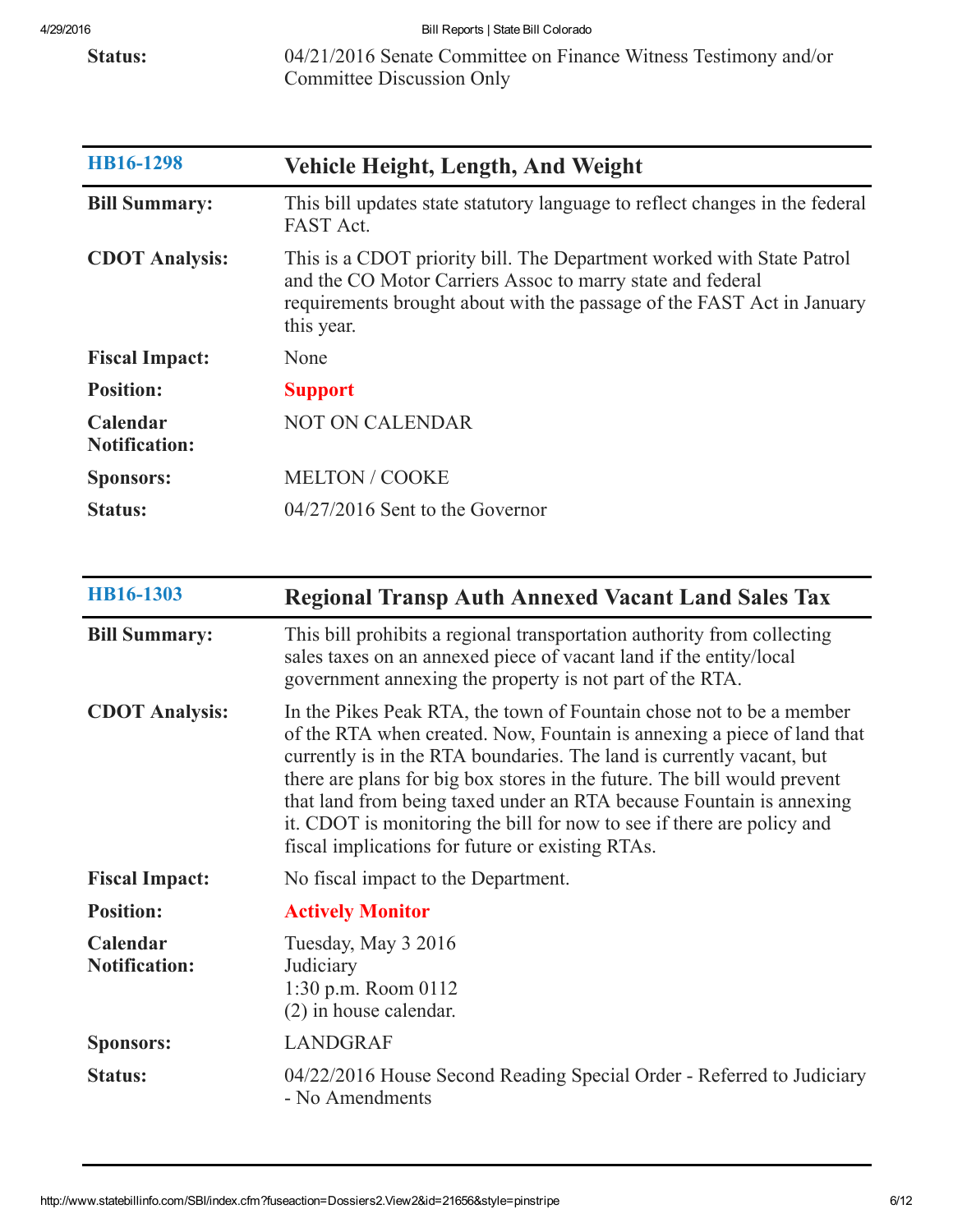| HB16-1304                        | <b>Transportation Priorities Community Conversations</b>                                                                                                                                                                                                                                                                                                                                                                                                                                                                              |
|----------------------------------|---------------------------------------------------------------------------------------------------------------------------------------------------------------------------------------------------------------------------------------------------------------------------------------------------------------------------------------------------------------------------------------------------------------------------------------------------------------------------------------------------------------------------------------|
| <b>Bill Summary:</b>             | This bill requires fifteen public meetings, one in each TPR around<br>Colorado. The meetings are to determine what projects the public would<br>like to see accomplished in the TPR, and how the public would like to<br>pay for those projects. The bill specifies what outreach is needed prior to<br>the meetings and which participants must be invited. A final report from<br>the regions is due by November 1st, and the summaries of the regional<br>reports will be included in the annual SMART report.                     |
| <b>CDOT Analysis:</b>            | The bill proposes a way of gauging public opinion about transportation<br>projects and funding around the state, which is good. However, arguably<br>it also replicates existing and past outreach efforts. There will be a fiscal<br>cost to the required outreach efforts and the required Commissioner<br>attendance at the meetings. The meetings could provide an opportunity<br>to showcase the Department's ongoing planning efforts to the public and<br>provide for increased awareness on transportation matters statewide. |
| <b>Fiscal Impact:</b>            | The bill requires CDOT to provide outreach on television and other<br>means to reach the largest number of people possible. Additionally, the<br>Commissioners' per diem will be in effect when travelling to the various<br>meetings. The fiscal note for the bill was estimated at around \$85,000. It<br>isn't larger because CDOT should be able to coordinate these new<br>meetings into existing outreach and planning efforts already underway.                                                                                |
| <b>Position:</b>                 | <b>Monitor</b>                                                                                                                                                                                                                                                                                                                                                                                                                                                                                                                        |
| Calendar<br><b>Notification:</b> | Wednesday, May 4 2016<br>SENATE STATE, VETERANS, & MILITARY AFFAIRS<br><b>COMMITTEE</b><br>1:30 PM 271<br>$(4)$ in senate calendar.                                                                                                                                                                                                                                                                                                                                                                                                   |
| <b>Sponsors:</b>                 | <b>TYLER</b>                                                                                                                                                                                                                                                                                                                                                                                                                                                                                                                          |
| <b>Status:</b>                   | 04/25/2016 Introduced In Senate - Assigned to State, Veterans, &<br>Military Affairs                                                                                                                                                                                                                                                                                                                                                                                                                                                  |

| HB16-1405                               | <b>2016-17 Long Appropriation Bill</b>                                                                                                                                                                                                             |
|-----------------------------------------|----------------------------------------------------------------------------------------------------------------------------------------------------------------------------------------------------------------------------------------------------|
| <b>Bill Summary:</b>                    | This is the annual budget bill.                                                                                                                                                                                                                    |
| <b>CDOT</b> Analysis:                   | The Long Bill allocates administrative and some additional funding for<br>public outreach/educational programs. It shows distributions from<br>HUTF, state highway fund, FASTER funds, and other smaller dedicated<br>funds within the Department. |
| <b>Fiscal Impact:</b>                   | Total budget: \$1.4B                                                                                                                                                                                                                               |
| <b>Position:</b>                        | <b>Support</b>                                                                                                                                                                                                                                     |
| <b>Calendar</b><br><b>Notification:</b> | <b>NOT ON CALENDAR</b>                                                                                                                                                                                                                             |
| <b>Sponsors:</b>                        | <b>HAMNER / LAMBERT</b>                                                                                                                                                                                                                            |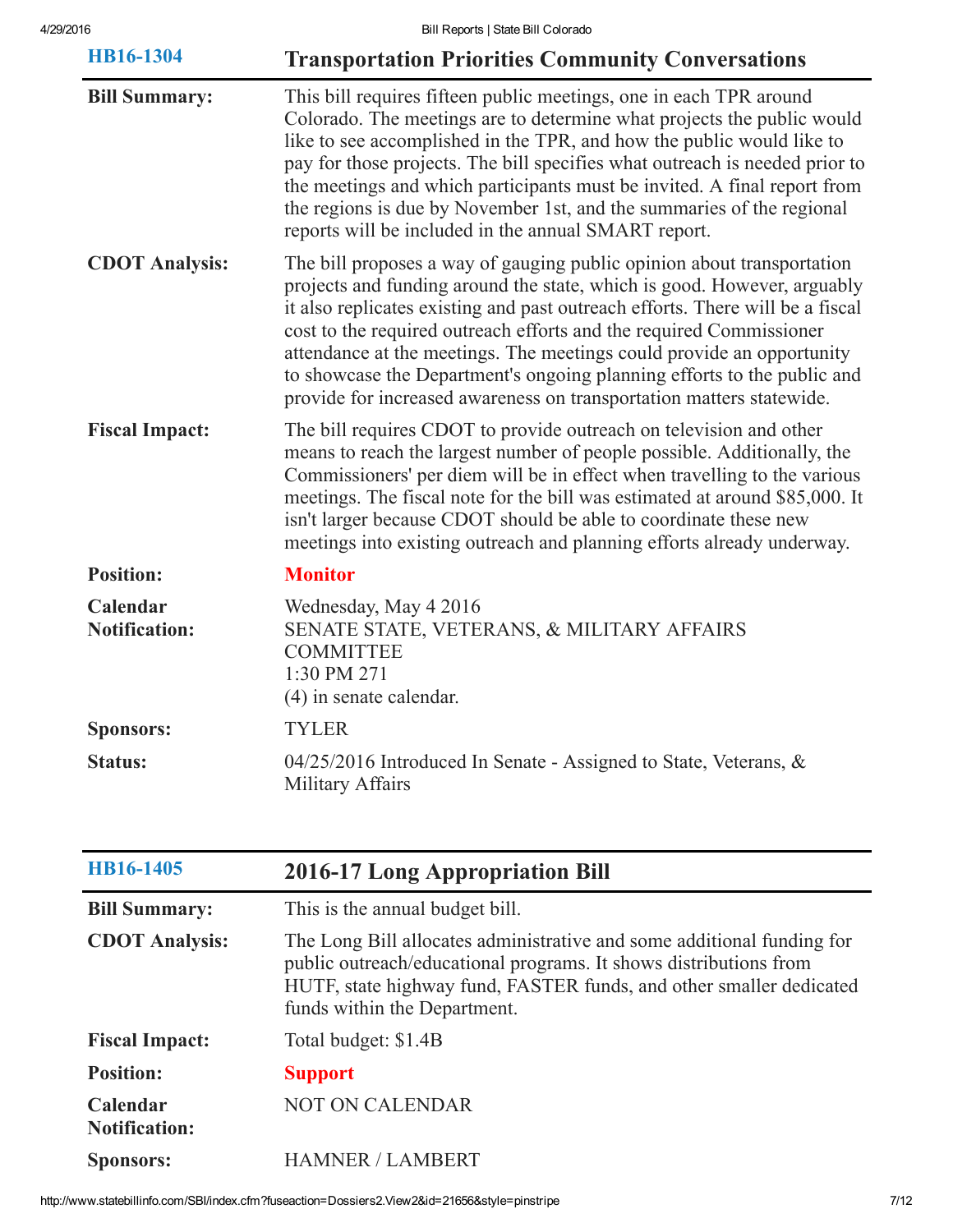Status: 04/15/2016 House Consideration of First Conference Committee Report result was to Adopt Committee Report Repass

| HB16-1415                        | <b>Driver &amp; Motor Vehicle Services</b>                                                                                                                                                                                                                                                                                 |
|----------------------------------|----------------------------------------------------------------------------------------------------------------------------------------------------------------------------------------------------------------------------------------------------------------------------------------------------------------------------|
| <b>Bill Summary:</b>             | This bill establishes a process for the Dept of Revenue to pay for<br>increased costs in the Division of Motor Vehicles. The bill authorizes fee<br>increases phased in over time to sustainable revenues. The bill allows<br>for an appropriation off the top of the HUTF for three years as the fees<br>are implemented. |
| <b>CDOT</b> Analysis:            | The bill is better than a prior proposal which took the off-the-top money<br>in perpetuity. This would have reduced the amount of money in the<br>HUTF and subsequently reduced the amount of HUTF funds available<br>for the state, cities and counties.                                                                  |
| <b>Fiscal Impact:</b>            | Around \$3M.                                                                                                                                                                                                                                                                                                               |
| <b>Position:</b>                 | <b>Monitor</b>                                                                                                                                                                                                                                                                                                             |
| Calendar<br><b>Notification:</b> | <b>NOT ON CALENDAR</b>                                                                                                                                                                                                                                                                                                     |
| <b>Sponsors:</b>                 | <b>HAMNER / STEADMAN</b>                                                                                                                                                                                                                                                                                                   |
| <b>Status:</b>                   | $04/27/2016$ Sent to the Governor                                                                                                                                                                                                                                                                                          |

| HB16-1416                        | <b>State Infrastructure General Fund Transfers</b>                                                                                                                                                                                                                                                                                                                                                                                                  |
|----------------------------------|-----------------------------------------------------------------------------------------------------------------------------------------------------------------------------------------------------------------------------------------------------------------------------------------------------------------------------------------------------------------------------------------------------------------------------------------------------|
| <b>Bill Summary:</b>             | The bill changes the formula for the SB228 transfers for two fiscal years<br>and allocates funds for those two years. Subsequent fiscal years' triggers<br>and forecasts remain the same.                                                                                                                                                                                                                                                           |
| <b>CDOT</b> Analysis:            | This is a JBC bill that seeks to give clarity to CDOT and to the state<br>budgeting process by specifying a set amount of SB228 funding for two<br>years. The difference this bill makes is the TABOR triggers and the<br>economic forecasts are not the determining factors for the next two<br>years' 228 transfers. After two fiscal years, the triggers and forecasts<br>come back to determine the amount and timing of the funding transfers. |
| <b>Fiscal Impact:</b>            | This bill allocates \$199.2M of SB228 funds to CDOT for FY15/16, and<br>allocates $$158M$ for $FY16/17$ .                                                                                                                                                                                                                                                                                                                                           |
| <b>Position:</b>                 | <b>Support</b>                                                                                                                                                                                                                                                                                                                                                                                                                                      |
| Calendar<br><b>Notification:</b> | <b>NOT ON CALENDAR</b>                                                                                                                                                                                                                                                                                                                                                                                                                              |
| <b>Sponsors:</b>                 | <b>HAMNER / LAMBERT</b>                                                                                                                                                                                                                                                                                                                                                                                                                             |
| <b>Status:</b>                   | 04/14/2016 Governor Signed                                                                                                                                                                                                                                                                                                                                                                                                                          |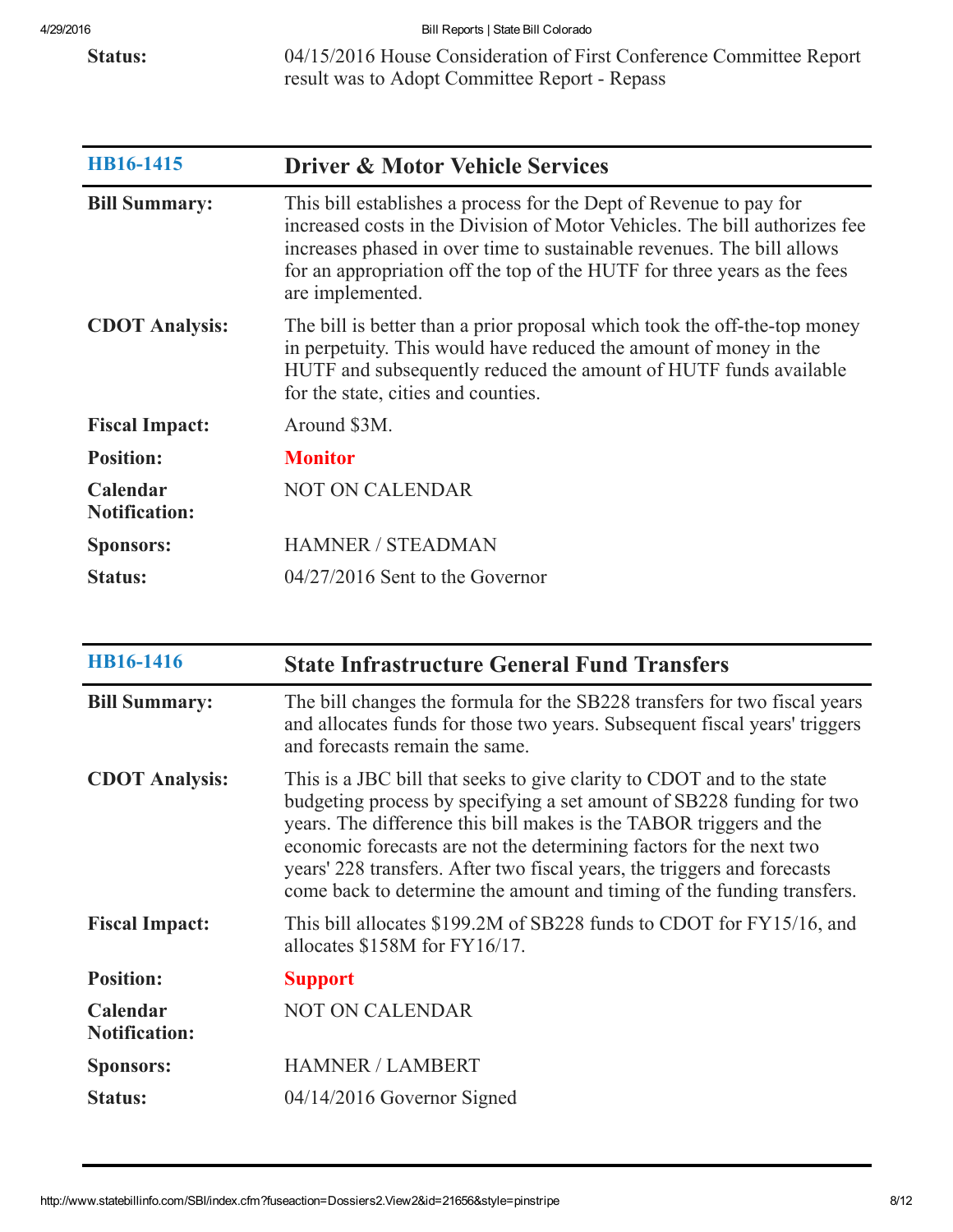| HB16-1420                        | CO Healthcare Affordability & Sustainability Enter                                                                                                                                                                                                                               |
|----------------------------------|----------------------------------------------------------------------------------------------------------------------------------------------------------------------------------------------------------------------------------------------------------------------------------|
| <b>Bill Summary:</b>             | The bill creates a TABOR exempt enterprise to collect the fees currently<br>in the General Fund. Exempting the fees creates room under the TABOR<br>cap, which helps CDOT in planning for SB228 transfers.                                                                       |
| <b>CDOT</b> Analysis:            | This is the Hospital Provider Fee bill for the session. While bipartisan,<br>the Senate remains opposed to the idea. The most recent forecast also<br>alleviated some of the immediate pressure for the bill. If passed, the bill<br>would free room for additional SB228 funds. |
| <b>Fiscal Impact:</b>            | The bill appropriates \$146M for FY 16/17. This would remove the funds<br>from the general budget, reducing the likelihood of TABOR triggers<br>halving or eliminating SB228 transfers.                                                                                          |
| <b>Position:</b>                 | <b>Support</b>                                                                                                                                                                                                                                                                   |
| Calendar<br><b>Notification:</b> | Friday, April 29 2016<br>THIRD READING OF BILLS - FINAL PASSAGE<br>$(5)$ in house calendar.                                                                                                                                                                                      |
| <b>Sponsors:</b>                 | HULLINGHORST / CROWDER                                                                                                                                                                                                                                                           |
| <b>Status:</b>                   | 04/28/2016 House Second Reading Passed with Amendments -<br>Committee                                                                                                                                                                                                            |

| HB16-1421                        | <b>Allocate Additional FY 2016-17 Gen Fund Revenues</b>                                                                                                                                                                                                                                                                                                     |
|----------------------------------|-------------------------------------------------------------------------------------------------------------------------------------------------------------------------------------------------------------------------------------------------------------------------------------------------------------------------------------------------------------|
| <b>Bill Summary:</b>             | This bill allocates the revenue available due to the passage of HB 1420,<br>Hospital Fee Enterprise.                                                                                                                                                                                                                                                        |
| <b>CDOT</b> Analysis:            | If the Hospital Provider fee passes, the freed up revenue in the FY16/17<br>budget is allocated to transportation - \$50M off the top. After that<br>transfer, local governments' severance taxes is paid back, the school<br>funding negative factor is reduced, and higher ed gets financial aid<br>funds. The bill faces stiff opposition in the Senate. |
| <b>Fiscal Impact:</b>            | CDOT would receive an additional \$50M for our FY16/17 budget.<br>Added to the \$150M of 228 transfers allocated this and next fiscal year,<br>this would make CDOT whole for the first two years of SB228 transfers.                                                                                                                                       |
| <b>Position:</b>                 | <b>Monitor</b>                                                                                                                                                                                                                                                                                                                                              |
| Calendar<br><b>Notification:</b> | Monday, May 2 2016<br>SPECIAL ORDERS - SECOND READING OF BILLS<br>$(2)$ in house calendar.                                                                                                                                                                                                                                                                  |
| <b>Sponsors:</b>                 | <b>HULLINGHORST</b>                                                                                                                                                                                                                                                                                                                                         |
| <b>Status:</b>                   | 04/28/2016 House Second Reading Laid Over to 05/02/2016 - No<br>Amendments                                                                                                                                                                                                                                                                                  |

[HB161451](http://www.statebillinfo.com/SBI/index.cfm?fuseaction=Bills.View&billnum=HB16-1451) Procurement Code Working Group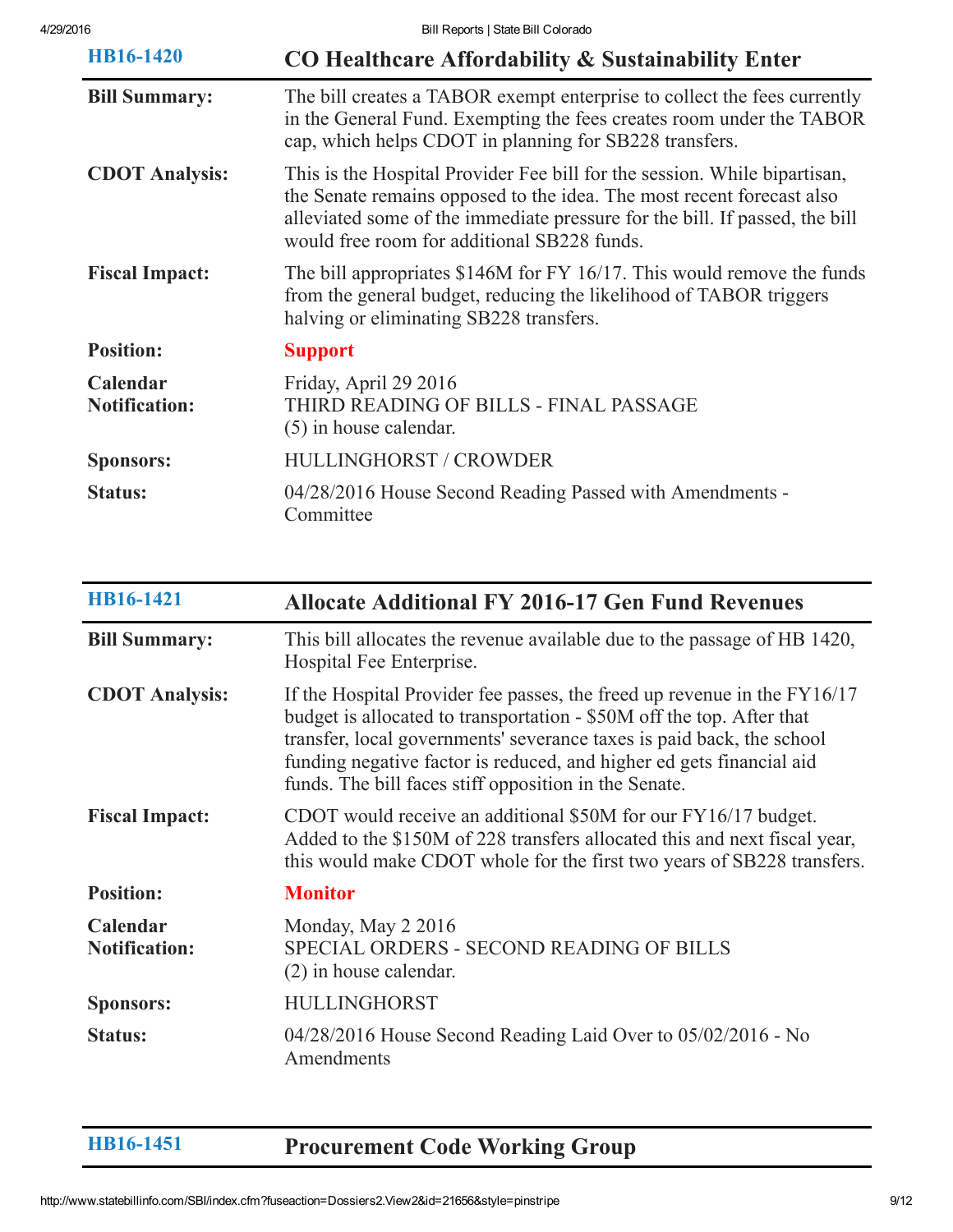| 4/29/2016                        | Bill Reports   State Bill Colorado                                                                                                                                                                                                                                                                     |
|----------------------------------|--------------------------------------------------------------------------------------------------------------------------------------------------------------------------------------------------------------------------------------------------------------------------------------------------------|
| <b>Bill Summary:</b>             | Creates a working group to examine the Colorado Procurement Code<br>and make recommendations on updating it.                                                                                                                                                                                           |
| <b>CDOT</b> Analysis:            | In collaboration with the Dept of Personnel and Administration, CDOT<br>will participate in providing suggestions for the working group. The<br>DPA had a broader bill title to make changes in the procurement code,<br>which has not been modernized in decades, but time ran out in the<br>session. |
| <b>Fiscal Impact:</b>            | None.                                                                                                                                                                                                                                                                                                  |
| <b>Position:</b>                 |                                                                                                                                                                                                                                                                                                        |
| Calendar<br><b>Notification:</b> | Friday, April 29 2016<br>THIRD READING OF BILLS - FINAL PASSAGE<br>(32) in house calendar.                                                                                                                                                                                                             |
| <b>Sponsors:</b>                 | <b>RYDEN/SCOTT</b>                                                                                                                                                                                                                                                                                     |
| <b>Status:</b>                   | 04/28/2016 House Second Reading Special Order - Passed with<br>Amendments - Committee, Floor                                                                                                                                                                                                           |

| <b>SB16-008</b>                  | <b>Municipal State Highway Off-highway Vehicles</b>                                                                                                                                                                                                             |
|----------------------------------|-----------------------------------------------------------------------------------------------------------------------------------------------------------------------------------------------------------------------------------------------------------------|
| <b>Bill Summary:</b>             | This bill changes statute to allow municipalities to determine if an off-<br>highway vehicle may cross a state highway within the municipalities'<br>jurisdictions.                                                                                             |
| <b>CDOT</b> Analysis:            | This bill includes language from last year's SB-23, which became a law,<br>but after the language from SB-008 was removed. Now the language is<br>back with its own bill.                                                                                       |
|                                  | CDOT worked with CML and CCI to amend the bill allowing for OHVs<br>to cross state highways under certain circumstances. The amendment<br>also requires the local government to notify the CDOT regional office in<br>writing for CDOT's traffic safety review. |
| <b>Fiscal Impact:</b>            | No fiscal impact to CDOT.                                                                                                                                                                                                                                       |
| <b>Position:</b>                 | <b>Monitor</b>                                                                                                                                                                                                                                                  |
| Calendar<br><b>Notification:</b> | <b>NOT ON CALENDAR</b>                                                                                                                                                                                                                                          |
| <b>Sponsors:</b>                 | <b>CROWDER</b>                                                                                                                                                                                                                                                  |
| <b>Status:</b>                   | 03/16/2016 Governor Signed                                                                                                                                                                                                                                      |

| <b>SB16-030</b>       | <b>Motor Vehicle Weight Violation Surcharges</b>                                                                                               |       |
|-----------------------|------------------------------------------------------------------------------------------------------------------------------------------------|-------|
| <b>Bill Summary:</b>  | This bill charges a flat 16% surcharge on overweight vehicle penalties<br>instead of the previous tiered surcharge rate.                       |       |
| <b>CDOT Analysis:</b> | The CMCA brought this bill. Their argument is that the fines and the<br>surcharges in statute have been arbitrarily set over the years, and in |       |
|                       | http://www.statebillinfo.com/SBI/index.cfm?fuseaction=Dossiers2.View2&id=21656&style=pinstripe                                                 | 10/12 |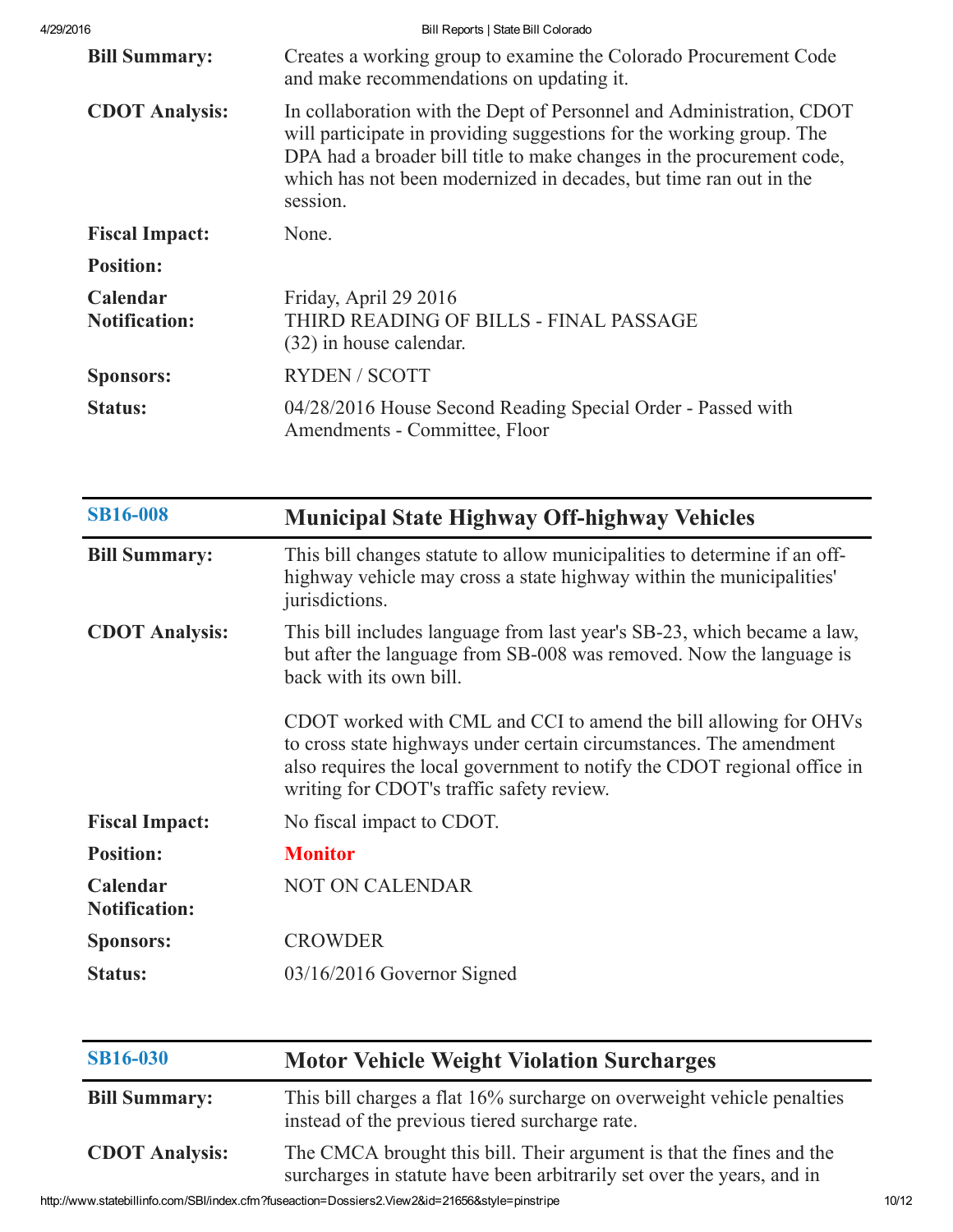| 4/29/2016                        | Bill Reports   State Bill Colorado                                                                                                                                                                                    |
|----------------------------------|-----------------------------------------------------------------------------------------------------------------------------------------------------------------------------------------------------------------------|
|                                  | some cases, the surcharge on the fine exceeds the fine. Creating a 16%<br>surcharge from the fine amount provides a standardized way of fixing<br>the problem. Passed Senate Transportation and is in Appropriations. |
| <b>Fiscal Impact:</b>            | No fiscal impact to CDOT.                                                                                                                                                                                             |
| <b>Position:</b>                 | <b>Monitor</b>                                                                                                                                                                                                        |
| Calendar<br><b>Notification:</b> | <b>NOT ON CALENDAR</b>                                                                                                                                                                                                |
| <b>Sponsors:</b>                 | <b>HODGE / TYLER</b>                                                                                                                                                                                                  |
| <b>Status:</b>                   | 04/25/2016 House Third Reading Passed - No Amendments                                                                                                                                                                 |

| <b>SB16-056</b>                  | <b>Enhanced Whistleblower Protections</b>                                                                                                                                                                                                                                                                                                                          |
|----------------------------------|--------------------------------------------------------------------------------------------------------------------------------------------------------------------------------------------------------------------------------------------------------------------------------------------------------------------------------------------------------------------|
| <b>Bill Summary:</b>             | The bill expands whistle blower protection to allow for confidential<br>information and information not covered by CORA. Supervisors may<br>not take disciplinary action against state employees who disclose the<br>information.                                                                                                                                  |
| <b>CDOT</b> Analysis:            | This follows a similar bill from last year that would allow more<br>information to be shared with various entities, AG's office, and<br>legislative legal services. The expansion to include LLS is a step back<br>from the legislature which the sponsor wanted in last year's bill, but still<br>problematic in who gets access to the confidential information. |
| <b>Fiscal Impact:</b>            | No fiscal impact.                                                                                                                                                                                                                                                                                                                                                  |
| <b>Position:</b>                 | <b>Monitor</b>                                                                                                                                                                                                                                                                                                                                                     |
| Calendar<br><b>Notification:</b> | Monday, May 9 2016<br>State, Veterans, and Military Affairs<br>1:30 p.m. Room LSB-A<br>$(1)$ in house calendar.                                                                                                                                                                                                                                                    |
| <b>Sponsors:</b>                 | <b>LAMBERT</b>                                                                                                                                                                                                                                                                                                                                                     |
| <b>Status:</b>                   | 04/27/2016 Introduced In House - Assigned to State, Veterans, &<br>Military Affairs                                                                                                                                                                                                                                                                                |

| <b>SB16-122</b>       | More Oversight Of Department Of Transportation                                                                                                                                                                                                                                                                                                                                                               |
|-----------------------|--------------------------------------------------------------------------------------------------------------------------------------------------------------------------------------------------------------------------------------------------------------------------------------------------------------------------------------------------------------------------------------------------------------|
| <b>Bill Summary:</b>  | This bill would implement a variety of new policies and actions for<br>increased oversight of CDOT. The bill includes a risk-based<br>performance audit of CDOT; close projects within a year of substantial<br>completion; report project bid information on website; report to TC<br>annual amount spent on contractor payments and CDOT project costs;<br>annually report to the TLRC all STP amendments. |
| <b>CDOT</b> Analysis: | This bill would require CDOT to change and implement some new<br>administrative processes, such as closing out all construction projects<br>and additional reporting. CDOT worked with the sponsors who agreed                                                                                                                                                                                               |